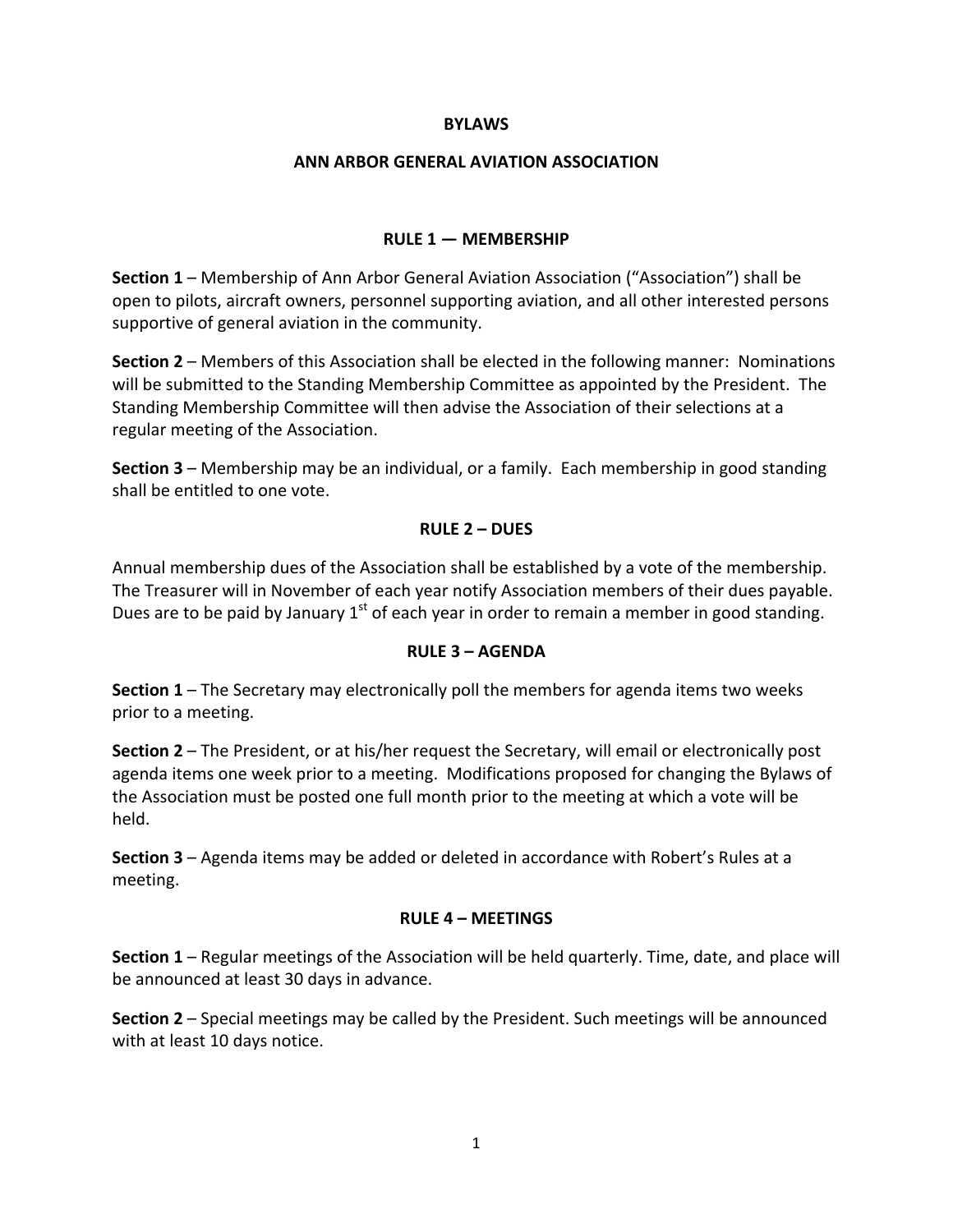## **RULE 5 – DUTIES OF THE BOARD OF DIRECTORS**

**Section 1** – It is the responsibility of the Board of Directors to formulate and adopt policy that involves general direction and activity of the Association with the approval of the membership.

**Section 2** – It shall be the duty of the Chairman to preside at all meetings of the Board of Directors, and to call a meeting of the Board any time the Chairman deems it necessary in accordance with Rule 4.

**Section 3** – The Board shall designate a Director to be ex‐officio member of each standing and special committee of the Association.

# **RULE 6 – DUTIES OF OFFICERS**

**Section 1** – It shall be the duty of the President to preside at all meetings, appoint the chair of committees, call a meeting of the officers any time the President deems it necessary, and to thoughtfully represent the Association's expressed interests. The President of the Association shall act as Chairman of the Board of Directors.

**Section 2** – It shall be the duty of the Vice President, in the absence of the President, to assume the duties of the President, and assist in the work of the Association. The Vice President shall be a Director of the Association.

**Section 3** – It shall be the duty of the Secretary to keep an accurate record of the proceedings of each meeting, to be prepared to read on call the record of any business transaction of any previous meeting, email or electronically post copies of the minutes of each meeting to the membership, maintain a register of membership, attend to the correspondence of the Association, and keep all correspondence received and written. The Secretary of the Association shall act as Secretary of the Board of Directors.

**Section 4** – It shall be the duty of the Treasurer to collect all dues from members, collect for other costs if appropriate, pay all expenses and keep accurate record of income and disbursements, and to handle deposits and finances of the Association. The Treasurer shall be a Director of the Association.

# **RULE 7 – COMMUNICATIONS**

**Section 1** – It will be the usual practice of the Association to communicate with its membership electronically.

**Section 2** –The Association will communicate with others in either written or electronic form depending on the nature of the business.